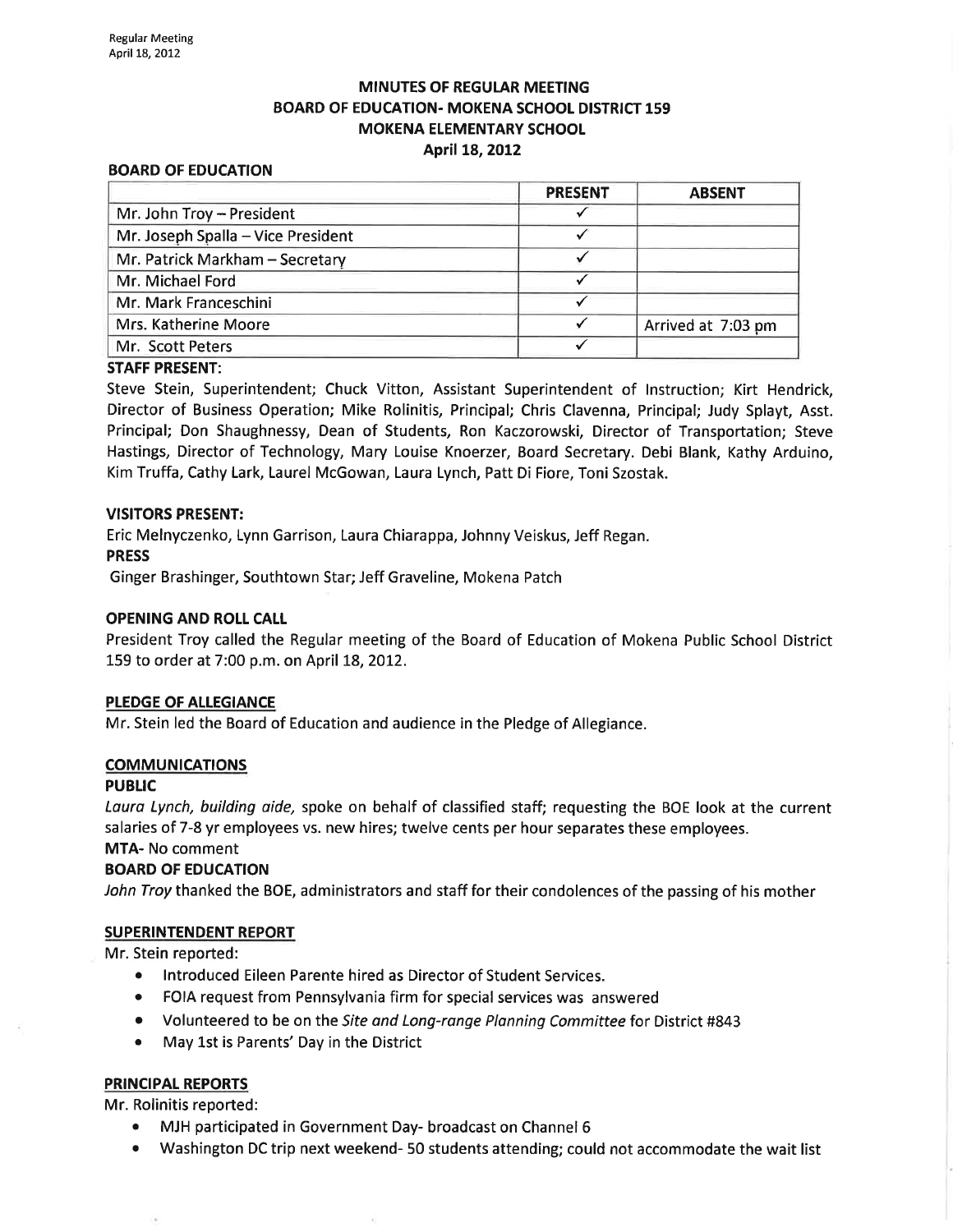- May  $1^{st}$  5<sup>th</sup> Grade Step Up night
- May 11 &  $12<sup>th</sup>$  Band Trip to Indianapolis; May  $15<sup>th</sup>$  Spring Fine Arts Concert
- May  $16^{\text{th}}$  8<sup>th</sup> grade Great American trip
- May 24<sup>th</sup>  $8^{th}$  grade Graduation LW East at 7pm
- Computer lab-40 computers replaced

Mrs. Clavenna reported:

- 740 students were able to ride "Obie", the train: learn about railroad safety
- o \$6,000 was raised forJump Rope for Heart- Mr. Hippleheuser coordinated this event
- o \$2,000 was collected for Wish Upon a Star- Mrs. Blank coordinated this event
- 1300 gently used books were collected for Africa- Mrs. Lacny coordinated this event
- . May 4th -Student Council will sell pencils to earn money to ship books to Africa Mr. Stein reported on behalf of MIS:
	- \$2700 was raised for St. Jude's via a Math-a-thon
	- LW East students came to MIS assembly on "teens against tobacco united"(TATU)
	- $\bullet$  4<sup>th</sup> gr. student Lauren Peterson raise \$2200 for St. Baldrick's
	- Student Council raised \$277 for Make-a-Wish Foundation

## **APPROVAL OF PREVIOUS MINUTES**

Mr. Spalla, seconded by Mr. Franceschini to approve the following previous meeting minutes: Regular Meeting, March8, 2012; Special Meeting March 26, 2012 and Closed Session, March 8, 2012 part 1 and part 2.

## **On Roll Call**

Ayes: Mr. Ford, Mr. Franceschini, Mr. Markham, Mrs. Moore, Mr. Peters, Mr. Spalla, Mr. Troy Nays: None **Abstain:** None

## MOTION CARRIED 7-O

Mr. Spalla, seconded by Mr. Franceschini to approve the following previous meeting minutes: Special Meeting March 29, 2012.

**On Roll Call** 

Ayes: Mr. Ford, Mr. Franceschini, Mr. Markham, Mrs. Moore, Mr. Spalla,

Nays: None **Abstain: Mr. Peters, Mr. Troy** 

MOTION CARRIED 5 ayes; 2 abstain

### ¡NFORMATION REPORTS

### **FINANCIAL REPORT**

Mr. Hendrick reviewed the Financial Report with the Board of Education. Mr. Hendrick presented to BOE contingency fund charts and graphs summarizing the activity.

### TREASURER REPORT

Mr. Hendrick reviewed the Treasurer's Report with the Board of Education. Mr. Hendrick presented to BOE charts reflecting the status of categorical payments.

### LINCOLN WAY SPECIAL EDUCATION MINUTES

Mrs. Moore reviewed the important points:

- Fundraiser March 31, 2012 Fashion/Talent Show was a success
- PMA presentation
- Eileen Parente resigned
- Joint Site and Planning Committee was set up
- Roof bids for Pioneer Grove bldg.
- Director's goals were presented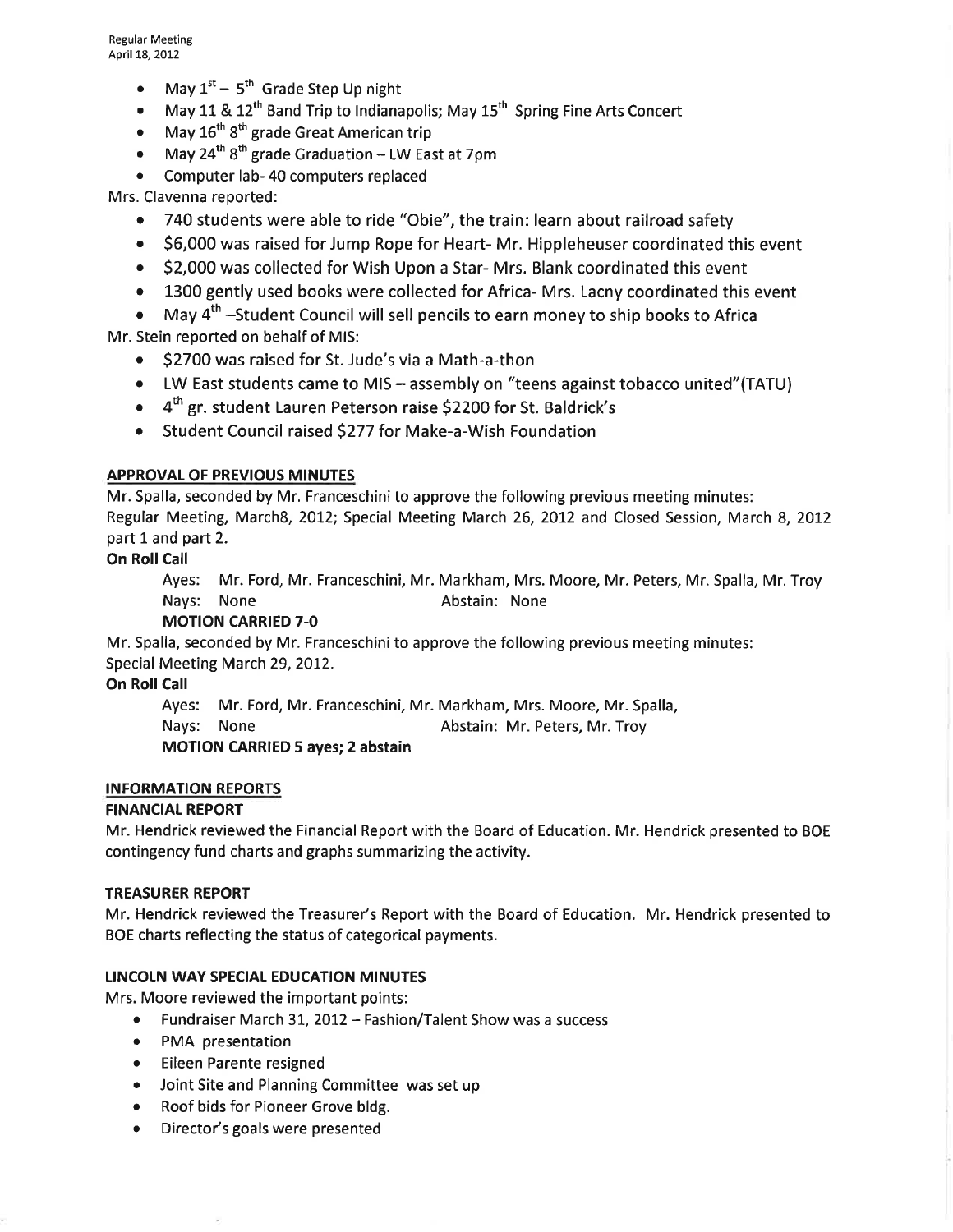### COMMITTEE REPORTS

- Finance-No update
- Policy-No update.
- Building & Grounds/Transportation-Chairman Ford reported the committee discussed:
	- o Bus leases for 2012-2013 school year
	- o Custodial bid process -May for 2OL2-2I03
- **Parent Advisory-** Chairman Spalla reported:
	- o Working on Parent/Student handbook
	- o Reciprocal agreement with Mokena Police Department
	- o Bullying- how this issue is being handled at all the schools
- Curriculum -Mr. Troy reported the committee:
	- o Full day Kindergarten discussion
- **Technology-** Chairman Spalla reported the committee discussed:
	- o Equipment for BOE meetings needs to be reconsidered
	- o Reviewed plan for 2012-2OL3 budget
	- o Consider tablet replacement;
	- o Leasing vs. purchasing of tech. equipment

## BID PROCESS FOR CUSOTDIAL AND MAINTENANCE

Mr. Hendrick presented to Board of Education the bid package for custodial and maintenance supplies for 2012-2013 school year.

### SUMMER HOURS

Mr. Stein presented to the Board of Education the summer hours for the district beginning June 4 ending August 3, 2012.

### STANDARDIZED TESTING FOR ENRICHMENT

Dr. Vitton presented the overall standardized testing costs for FY11 and FY12. These assessments are primarily used to identify students for the Enrichment Program. Previously when brought to the Board of Education for action in 2010, it was stalled in a 3-3 tie.

### SECOND GRADE NOVEL ADDTIONS

Dr. Vitton presented to the BOE the teachers request for two novels to be added to the second grade list: Charlotte's Web by E.B. White and Frindle by Andrew Clements.

### CERTIFIED TRANSFERS

Dr. Vitton presented the transfers of certified staff due to upcoming retirements.

### **STUDENT TUITION**

Mr. Hendrick presented to the BOE The student tuition figure to be used for the 2012-2013 school year is based upon the Per Capita Tuition charge furnished to the lllinois State Board of Education. The fee is: 5820.60/month based on a nine month payment.

### 2011TAX EXTENSIONS

Mr. Hendrick presented the completed 2011 Mokena School District Tax Extension from the Will County Clerk's Office. For 2OII, the Equalized Assessed Value (EAV) for the property in Mokena School District 159 is \$595,333,347. This is a decrease of \$25,728,425 or 4.14% from the 2010 EAV of \$621,061,772. The new EAV included 54,971,675 in new property. The year-to-year change by type is as follows:

| <u>Levy Yr</u> | Residential                | Commercial | Industrial   | Farm      |
|----------------|----------------------------|------------|--------------|-----------|
| 2011           | \$503,476,754 \$72,343,361 |            | \$19,011,857 | \$501,375 |
| 2010           | \$523,979,012 \$75,569,982 |            | \$21,007,482 | \$505,296 |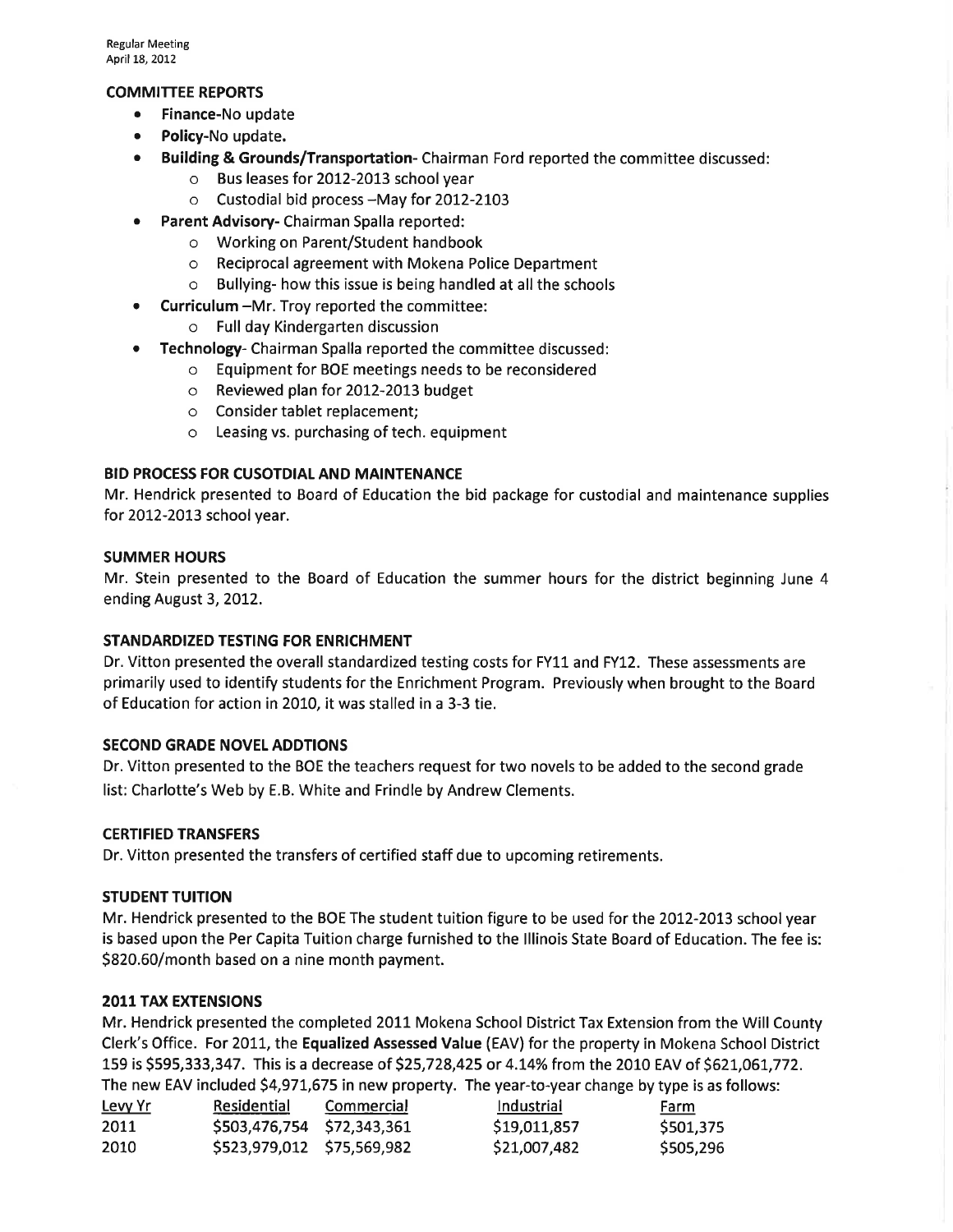7. Classified- New Hire

 $\alpha$ 

| 2009<br>BUS LEASING For 2012-2013 YEAR                                                                                                                                          | \$536,501,846 \$71,735,964                                                                          |                 | \$22,579,345                    | \$845,932                                                                                                |
|---------------------------------------------------------------------------------------------------------------------------------------------------------------------------------|-----------------------------------------------------------------------------------------------------|-----------------|---------------------------------|----------------------------------------------------------------------------------------------------------|
| Mr. Hendrick presented to the BOE the bus leasing replacement program. He is requesting action for<br>leasing of four buses to maintain our current fleet later in the meeting. |                                                                                                     |                 |                                 |                                                                                                          |
| <b>POSSIBLE PENSION REFORMS</b>                                                                                                                                                 |                                                                                                     |                 |                                 | Mr. Stein shared with the BOE various reforms that are on the table with the Governor Quinn of Illinois. |
| <b>SCHOOL PHOTOGRAPHER</b><br>Touch.                                                                                                                                            | Mr. Stein presented to the BOE two contracts to consider for school photographer; Van Gogh and Life |                 |                                 |                                                                                                          |
| <b>ACTION REQUESTS</b><br><b>PERSONNEL</b>                                                                                                                                      |                                                                                                     |                 |                                 |                                                                                                          |
| <b>Recommended Motion:</b><br>seconded by Mr. Peters.                                                                                                                           |                                                                                                     |                 |                                 | Mrs. Moore moved to approve personnel recommendations 1 through 12 as presented. The motion was          |
| <b>On Roll Call</b>                                                                                                                                                             |                                                                                                     |                 |                                 |                                                                                                          |
| Ayes:<br>Nays:<br>None                                                                                                                                                          |                                                                                                     | Abstain: None   |                                 | Mr. Ford, Mr. Franceschini, Mr. Markham, Mrs. Moore, Mr. Peters, Mr. Spalla, Mr. Troy                    |
| <b>MOTION CARRIED 7-0</b><br>1. Administrative -Resignation                                                                                                                     |                                                                                                     |                 |                                 |                                                                                                          |
| <b>Christine Clavenna</b>                                                                                                                                                       | Principal                                                                                           | <b>MES</b>      | 6/30/2012                       |                                                                                                          |
| 2. Administrative - New Hire                                                                                                                                                    |                                                                                                     |                 |                                 |                                                                                                          |
| Eric Melnyczenko                                                                                                                                                                | Principal                                                                                           | <b>MIS</b>      | 2012-2013<br>school year        | \$80,000/12months                                                                                        |
| 3. Administrative - Salary Increase                                                                                                                                             |                                                                                                     |                 |                                 |                                                                                                          |
| <b>Charles Vitton</b>                                                                                                                                                           | Assistant<br>Superintendent of<br>Instruction                                                       | <b>District</b> | $1/1/2012$ -<br>6/30/2012       | 2.5% increase based on their<br>2010-11 annual salary                                                    |
| <b>Michael Rolinitis</b>                                                                                                                                                        | Principal                                                                                           | <b>MJH</b>      | $1/1/2012 -$<br>6/30/2012       | 2.5% increase based on their<br>2010-11 annual salary                                                    |
| <b>Judith Splayt</b>                                                                                                                                                            | <b>Assistant Principal</b>                                                                          | <b>MES</b>      | $1/1/2012 -$<br>6/30/2012       | 2.5% increase based on their<br>2010-11 annual salary                                                    |
| 4. Classified - Resignation                                                                                                                                                     |                                                                                                     |                 |                                 |                                                                                                          |
| Molly Janik                                                                                                                                                                     | <b>Nurse</b>                                                                                        | MES/MIS         | 4/5/2012                        |                                                                                                          |
| Debra Mulvaney                                                                                                                                                                  | <b>Building Aide</b>                                                                                | <b>MIS</b>      | 4/5/2012                        |                                                                                                          |
| <b>Felicia Davis</b>                                                                                                                                                            | <b>Food Server</b>                                                                                  | <b>District</b> | 4/6/2012                        |                                                                                                          |
| <b>Classified-Elimination of Health Aide Position at MIS</b><br>5.                                                                                                              |                                                                                                     |                 |                                 |                                                                                                          |
| Linda Petty                                                                                                                                                                     | <b>Health Aide</b>                                                                                  | <b>MIS</b>      | End of 2011-2012<br>school year |                                                                                                          |
| 6. Classified – Leave of Absence                                                                                                                                                |                                                                                                     |                 |                                 |                                                                                                          |
| Jennifer McGee                                                                                                                                                                  | Custodian                                                                                           | <b>MIS</b>      | $3/12/- 6/11/2012$              |                                                                                                          |
| <b>Beverly Whittier</b>                                                                                                                                                         | Food Server                                                                                         |                 | 4/16/2012- until                |                                                                                                          |

doctor's release

4/L6/2072

Pam Sanders **Building Aide** MIS 4/16/2012 6.5hrs/day 5/wk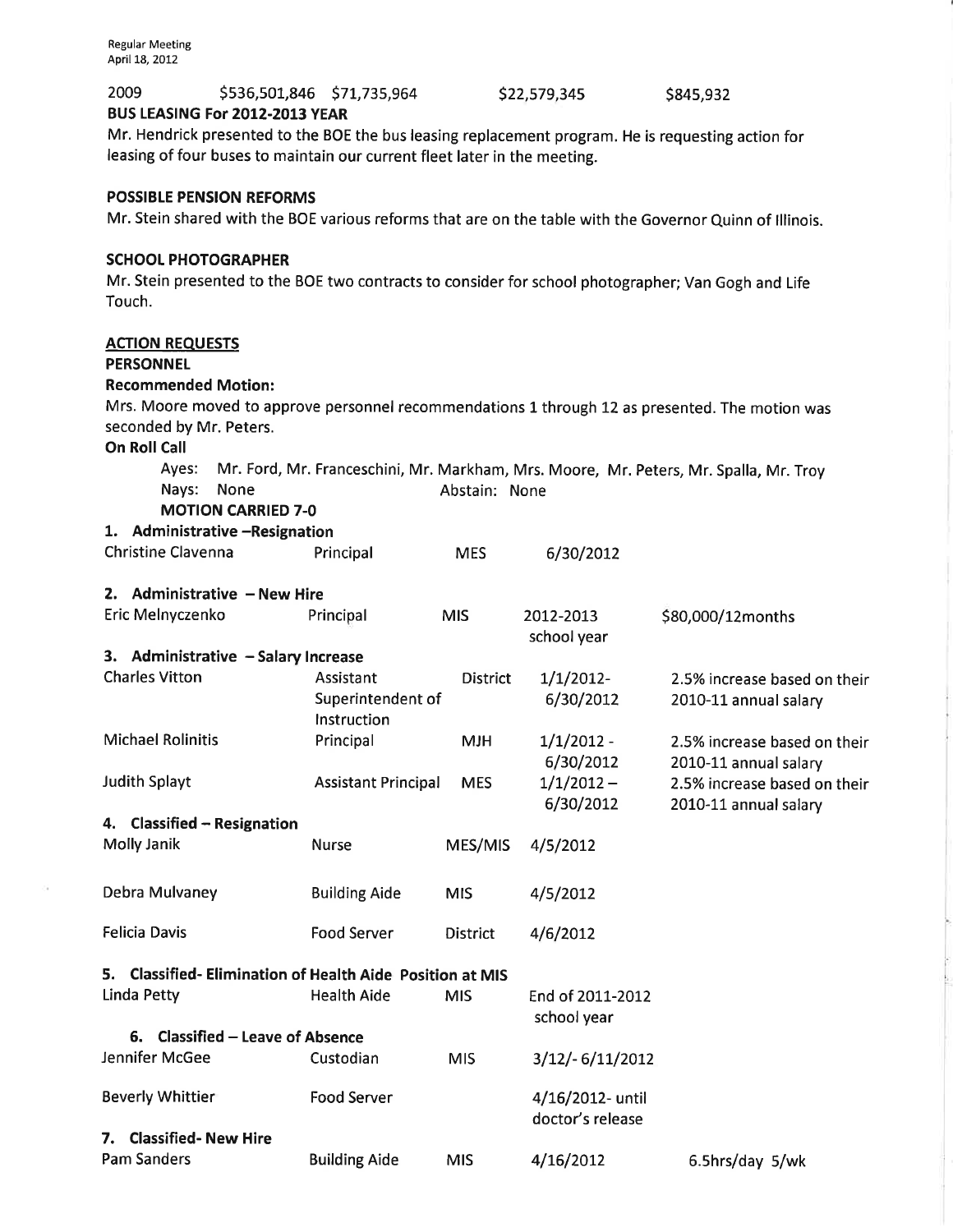| Julie Sicinski                                                                       | <b>Sub Building Aide</b>                                                                                                                                                                                                                                                   | <b>MIS</b>  |                                                          | \$8.31/hr<br>\$8.31/hour       |  |
|--------------------------------------------------------------------------------------|----------------------------------------------------------------------------------------------------------------------------------------------------------------------------------------------------------------------------------------------------------------------------|-------------|----------------------------------------------------------|--------------------------------|--|
| Neula Gavin                                                                          | <b>Nurse</b>                                                                                                                                                                                                                                                               | MES/MIS     | 4/16/2012 thru<br>remainder of 2011-<br>2012 school year | \$22/hour                      |  |
| assigned to new positions since July 1, 2012.<br>9. Certified - Family Medical Leave | 8. Stipends for non- certified staff for the 2011-2012 school year<br>A salary stipend of 2.699% (based on the annual salary amount for the 2010-2011 school year) will be<br>granted to non-certified staff and Directors who have not become new Mokena 159 employees or |             |                                                          |                                |  |
| Vickie Miller                                                                        | Teacher                                                                                                                                                                                                                                                                    | MIS.        | 4/2/2012 until end of 2011-<br>2012 school year          |                                |  |
|                                                                                      | 10. Certified - Extended Sub-Teacher                                                                                                                                                                                                                                       |             |                                                          |                                |  |
| Marie Benjamin                                                                       | Teacher                                                                                                                                                                                                                                                                    | <b>MIS</b>  | 4/16 thru 5/25/2012                                      | $$149.84$ /day                 |  |
| 11. Classified - New Hire                                                            |                                                                                                                                                                                                                                                                            |             |                                                          |                                |  |
| Karen Bussean                                                                        | Instructional<br>Aide                                                                                                                                                                                                                                                      | <b>MJH</b>  | 4/20 thru 5/25/2012                                      | \$9.06/hr 1hr/day 5<br>days/wk |  |
| 12. Certified-New Hire                                                               |                                                                                                                                                                                                                                                                            |             |                                                          |                                |  |
| Ryan Bell                                                                            | Teacher                                                                                                                                                                                                                                                                    | <b>MJHS</b> | 2012-2013 school<br>year                                 | \$37,948<br>Lane 1, Step D     |  |
| <b>DISTRICT BILLS</b>                                                                |                                                                                                                                                                                                                                                                            |             |                                                          |                                |  |

### Recommended Motion:

Mr. Peters reviewed District bills this month. Mr. Peters moved to approve the bills as presented. The motion was seconded by Mr. Markham.

**On Roll Call** 

Ayes: Mr. Ford, Mr. Franceschini, Mr. Markham, Mrs. Moore, Mr. Peters, Mr. Spalla, Mr. Troy Nays: None **Abstain:** None

MOTION CARRIED 7-O

#### **BOARD POLICIES**

#### Recommended Motion:

Mr. Markham move to approve policy Board Policies 2:150, 2:110, 2:210 as presented. The motion was seconded Mr. Spalla.

#### On Roll Call

Ayes: Mr. Ford, Mr. Franceschini, Mr. Markham, Mrs. Moore, Mr. Peters, Mr. Spalla, Mr. Troy Nays: None **Abstain:** None MOTION CARRIED 7-O

### AUTHORIZATION TO BID

#### Recommended Motion:

Mr. Ford moved to authorize Mokena School District 159 to initiate the bidding process for the custodian and maintenance supplies according to board policy. The motion was seconded by Mr. Markham.

**On Roll Call** 

ë

Ayes: Mr. Ford, Mr. Franceschini, Mr. Markham, Mrs. Moore, Mr. Peters, Mr. Spalla, Mr. Troy Nays: None **Abstain:** None MOTION CARRIED 7.0

#### **BUS LEASING 2012-2013**

Mr. Markham moved that the Mokena School District Board of Education approve the lease of four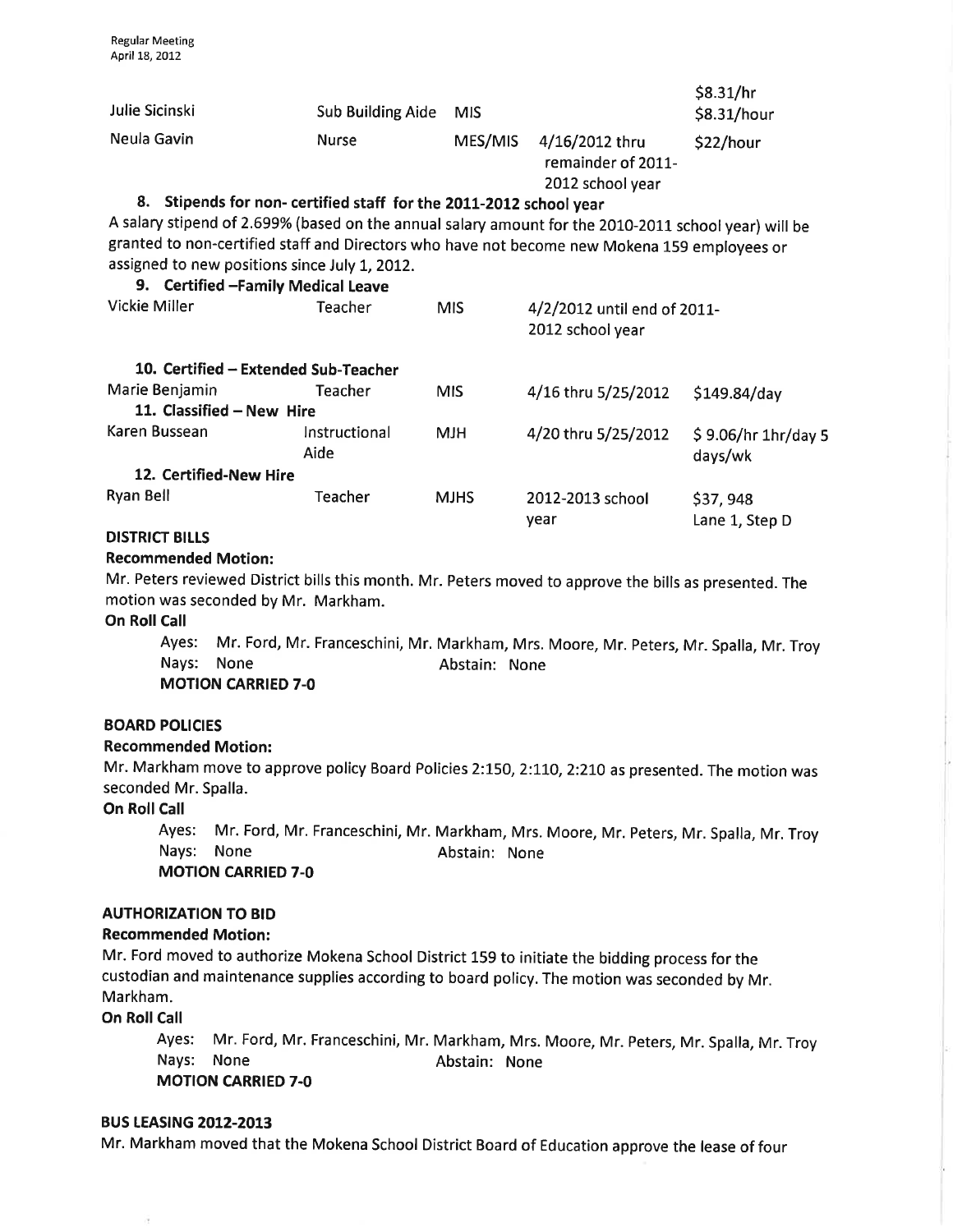new buses from Midwest Transit Equipment at the rate of 510,559 per bus for a five year lease and authorize the Superintendent or the Superintendent's designee to sign the lease agreement. The motion was seconded by Mrs. Moore.

## **On Roll Call**

Ayes: Mr. Ford, Mr. Franceschini, Mr. Markham, Mrs. Moore, Mr. Peters, Mr. Spalla, Mr. Troy Nays: None **Abstain:** None

MOTION CARRIED 7-O

### FEES for 2012-2013 SCHOOL YEAR

### Recommended Motion:

Mr. Spalla move to approve the fees for the 2012-2073 school year as presented excluding the transportation fee. The motion was seconded by Mr. peters.

No roll was taken.

Discussion was held among the Board regarding extra- curricular and transportation fees.

#### Amended Motion:

Mr. Markham moved to approve the building usage fee, lunch fee, registrations fees, and Schedule B: extra-curriculars as presented. Mr. Franceschini seconded the motion.

On Roll Call

Ayes: Mr. Ford, Mr. Franceschini, Mr. Markham, Mrs. Moore, Mr. Peters, Mr. Spalla, Mr. Troy Nays: None **Abstain:** None

## MOTION CARRIED 7-O

Mr. Markham motioned to table the issue of transportation fees to the next regular meeting n May. Mr. Franceschini seconded the motion.

On Roll Call

Ayes: Mr. Ford, Mr. Franceschini, Mr. Markham, Mrs. Moore, Mr. Troy Nays: Mr. Peters, Mr. Spalla Abstain: None MOTION CARRIED 5-2

## SUMMER TEMPORARY CUSTODIAL POSITIONS

Mr. Spalla move to authorize the process of finding and hiring up to three (3) summer temporary Custodial positions. Mrs. Moore seconded the motion.

## On Roll Call

Ayes: Mr. Ford, Mr. Franceschini, Mr. Markham, Mrs. Moore, Mr. Peters, Mr. Spalla, Mr. Troy Nays: None **Abstain:** None MOTION CARRIED 7.0

### **CARNIVAL**

Mr. Troy presented the contract to the BOE; the contract is between the Board of Education Big <sup>H</sup> amusements.

### Recommended motion:

Mr. Markham moved to approve the Agreement for Operation of Carnival and Related Facilities at Mokena School District 159. The motion was seconded by Mr. Ford.

**On Roll Call** 

Ayes: Mr. Ford, Mr. Franceschini, Mr. Markham, Mr. Spalla, Mr. Troy Nays: Mrs. Moore, Mr. Peters, Abstain: None

## MOTION CARRIED 5.2

Carnival discussion regarding additional cost for insurance and insurance riders, for garbage removal port-a- potties, timing of event(during school year), use of the grounds and security was had among the Board.

At 10:12 pm, Mr. Stein, President Pro-Tem, called the re-organization meeting to order.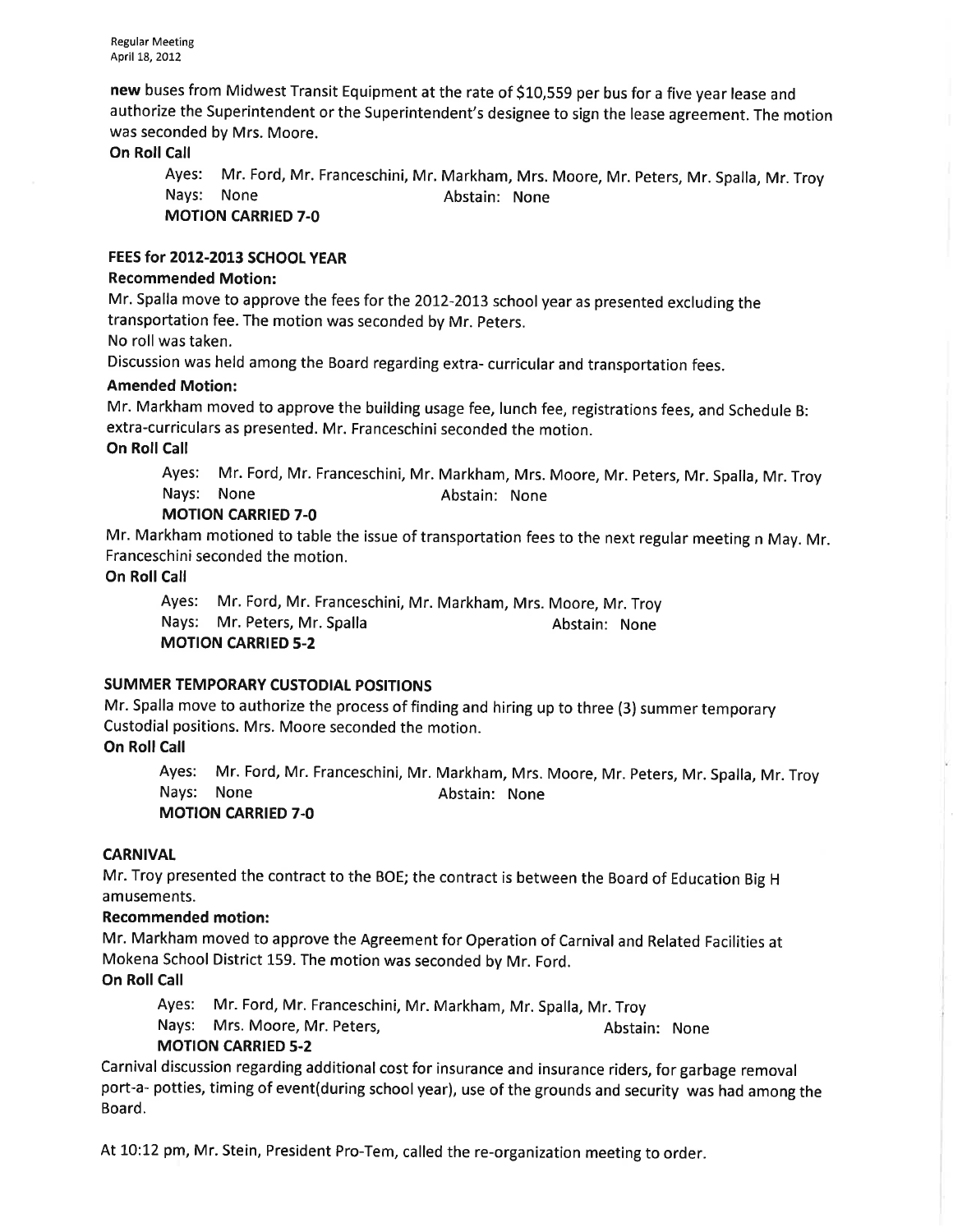Regular Meeting April 18, 2012

#### **ELECTION OF PRESIDENT**

Mr. Stein opened up nominations for President. Mrs. Moore nominated Mr. Spalla for President. Mr. Ford nominated Mr. Troy for President. There being no other nominations, nominations were closed for President. Mr. Spalla received three votes; Mr. Troy received four votes. Mr. Stein declared Mr. Troy elected president by majority of the votes cast. Mr. Troy is elected President of the Board of Education.

#### ELECTION OF VICE-PRESIDENT

Mr. Troy opened up nominations for Vice-President. Mr. Franceschini nominated Mr. Markham for Vice-President. Mr. Spalla nominated Mr. Peters for Vice-President. Mr. Peters respectfully declined this nomination. There being no other nominations, nominations were closed for Vice-President. Mr. Troy declared Mr. Markham Vice-President elected by unanimous vote. Mr. Markham is elected Vicepresident of the Board of Education.

#### **ELECTION OF SECRETARY**

Mr. Troy opened up nominations for Secretary. Mr. Markham nominated Mr. Ford for Secretary. There being no other nominations, nominations were closed for Secretary. Mr. Troy declared Mr. Ford Secretary elected by unanimous vote. Mr. Ford is elected Secretary of the Board of Education.

#### Committee Structure

Mr. Troy initiated discussion on revamping the regular Board meeting and the Committee meeting structure; establish a Committee of the Whole.

Mr. Franceschini motioned to have a regular Board meeting and a Meeting of the Whole each month. The motion was seconded by Mr. Markham.

On Roll Call

Ayes: Mr. Ford, Mr. Franceschini, Mr. Markham, Mr. Troy

Nays: Mrs. Moore, Mr. Peters, Mr. Spalla Abstain: None

## MOTION CARRIED 4-3

Mr. Troy suspended all future Board Committees. Parent Advisory Committee will continue the committee structure; due to policy.

#### Selection of times

#### Motion #1

Mr. Markham motioned to schedule the Meetings of the Whole and regular Board meetings the first and third Wednesday of the month. The motion was seconded by Mr. Franceschini.

Discussion was held among the Board of Education. Mrs. Moore stated, due to her work schedule out of town, she will not be able to attend these meetings in person.

No Roll Call vote was taken.

#### Amended Motion:

Mr. Spalla motioned to schedule the regular Board on the second Thursday of the month and schedule the Meeting of the Whole on the fourth Wednesday of the month. Mrs. Moore seconded the amended motion.

No Roll Call vote was taken.

## Amend the Amended Motion:

Mr. Peters amended the previous motion to schedule the Committee of the Whole to meet the second Thursday of the month and schedule the regular Board meeting to the fourth Thursday of the month. On Roll Call

Ayes: Mrs. Moore, Mr. Peters, Mr. Spalla Nays: Mr. Ford, Mr. Franceschini, Mr. Markham, Mr. Troy Abstain: None MOTION Failed 3-4 Amended Motion:

**On Roll Call** 

Ayes: Mrs. Moore, Mr. Peters, Mr. Spalla